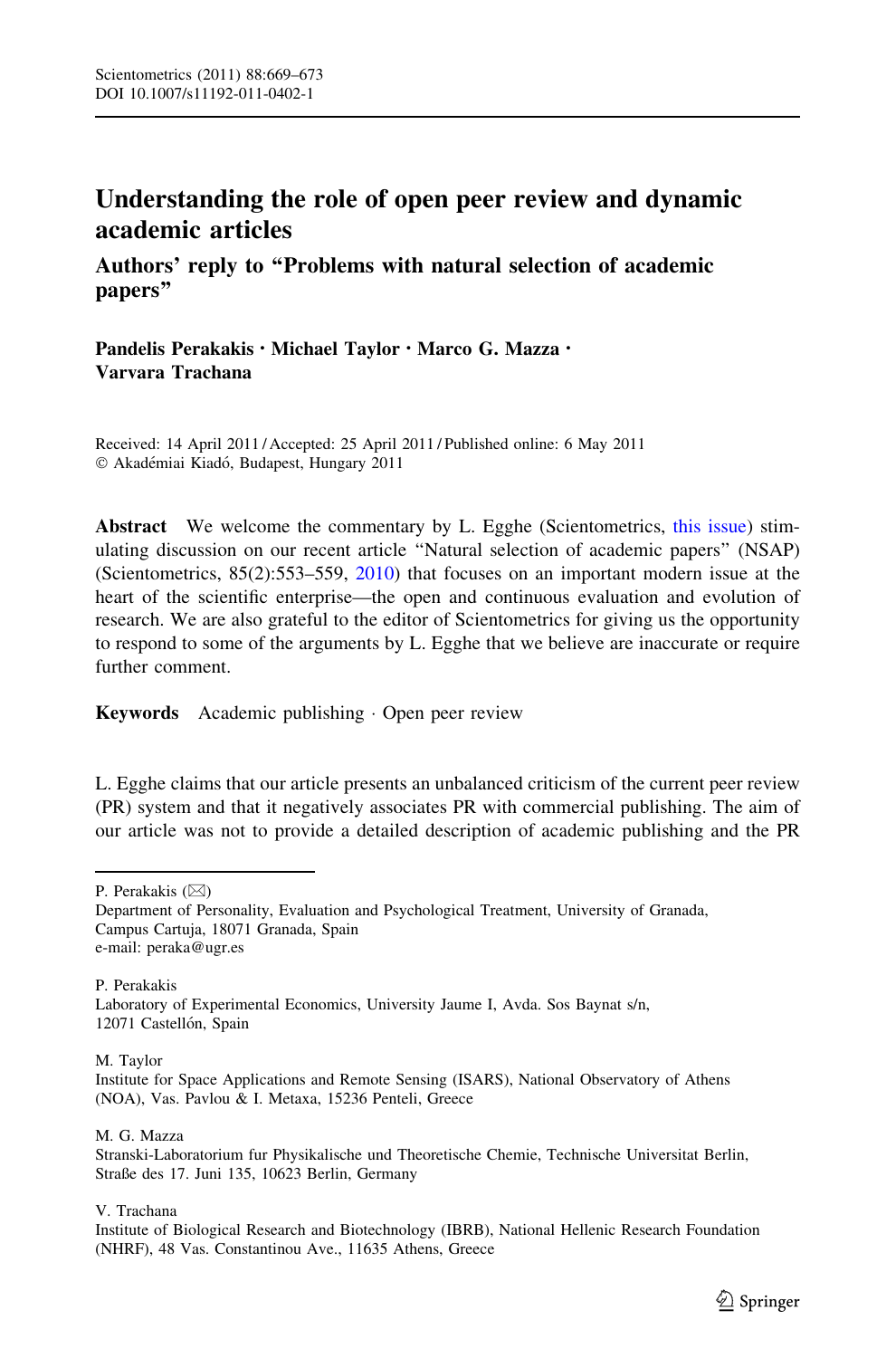process. For details on these subjects we direct the interested reader to a review article published in UNESCO's 2010 World Social Science Report [[3](#page-4-0)], where we present a brief, but comprehensive account of current academic publishing practices accompanied by recent statistics. Instead, in NSAP we explained how the key problematic elements of the present publishing system and the PR process can be adequately addressed by an alternative model based on open and transparent PR. In his commentary however, L. Egghe describes a distorted and somewhat inaccurate version of the academic publishing landscape.

Firstly, L. Egghe claims that scientific communication is *already* performed via two channels: (1) pre-print publication to online open-access repositories, and (2) submission to peer reviewed academic journals. Unfortunately however, evidence suggests that the practice of self-archiving is not nearly as widespread as L. Egghe suggests. According to a recent investigation [\[4](#page-4-0)], only 39% of authors surveyed had self-archived at least one of their articles. Furthermore, while over 90% of academic journals now permit selfarchiving, it is estimated that no more than 10–20% of published articles have actually been self-archived [[5](#page-4-0)]. This is exacerbated in the fields of social sciences and humanities where authors are less familiar with self-archiving practices. As a result, repositories in these areas trail those of other academic disciplines in rates of establishment and article submission [[6](#page-4-0)]. Furthermore, the picture painted by searches for academic articles online with scientometric tools like Google Scholar is also bleak, since in the vast majority of cases articles are not self-archived and the reader is directed to the journal's publisher website where full-text versions are only available at a high price. Therefore, even though self-archiving exists, actual figures do not support the optimistic claim that scientific communication is being performed via pre-print publication to online open-access repositories in parallel with submission to peer reviewed academic journals. For this reason, in NSAP we clearly state that mandated self-archiving is required as part of the solution to the problem of accessibility to academic knowledge.

Secondly, L. Egghe argues that the current publishing model poses no significant accessibility barrier to developing countries. However, published statistics [[7](#page-4-0), [8](#page-4-0)] and articles expressing the outrage by academics from developing countries [[9\]](#page-4-0), suggest otherwise. Charitable initiatives like HINARI and AGORA resemble attempts to treat infectious diseases with painkillers that only temporarily distract attention from the root cause of suffering. As long as such initiatives depend on publisher agreements, donations and subsidies, their long-term sustainability is highly-questionable [[10](#page-4-0)]. According to reports by academics from developing countries, what is needed is a real cure that inevitably involves disentangling the evaluation of scientific articles from commercial interests [[11\]](#page-4-0).

Thirdly, L. Egghe challenges our assertion that PR is controlled by the publishing industry. He correctly identifies that journal editors—rather than publishers—are responsible for assigning articles to reviewers. However, it is not true that PR is situated *outside* the commercial publishing industry. Instead, the PR process that determines the evaluation of academic articles and consequently academics themselves is the last bastion of control over science by commercial publishers. Other paid-for services such as, production of copy, distribution and intellectual copyright can now be efficiently handled by authors themselves. For this reason, the PR process operated by journals remains heavily biased by commercial and socio-political interests of the publishers [[12](#page-4-0)]. An example of that is provided by L. Egghe's notion that a reviewer's role is to predict whether or not the article under examination will be''qualified'' in the future, i.e. that it will receive many citations. This exposes the true concern of many journal editors, which is to publish research that will be highly-cited and therefore increase the impact factor of their journals. Science however, has not entrusted journal editors or reviewers with the task of judging quality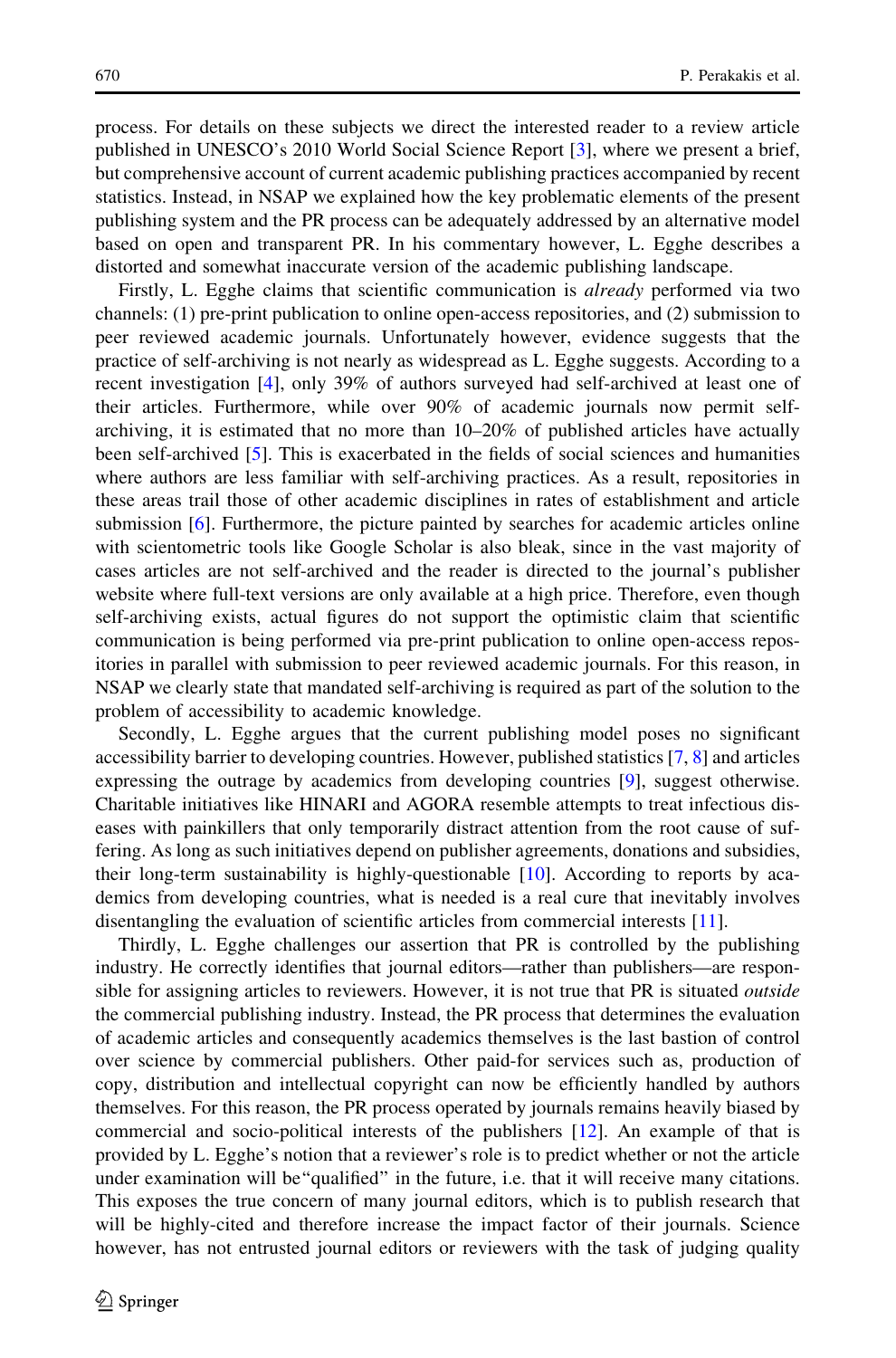based on projections of an article's future citation impact. The true judgement of academic quality, which should be a reviewer's only task, involves the assessment of a whole host of parameters not necessarily reflected in citation ratings [\[13\]](#page-4-0). In general, the current academic evaluation system based on citation metrics and a blind PR process, permits unethical conduct from all involved parties; editors, authors and reviewers [[12](#page-4-0), [14](#page-4-0), [15\]](#page-4-0). We strongly believe that the natural selection model provides a satisfying alternative by ensuring free-for-all access to all academic articles, and more importantly, by providing a sustainable evaluation system exempt from commercial or other individual interests.

Finally, in his commentary, L. Egghe raises some important questions regarding the functioning of an open PR system, that we wish to address here.

## Open PR

Open PR is not a new idea and many scholars already support that it is a viable solution to the numerous deficiencies of the current evaluation system  $[16, 17]$  $[16, 17]$  $[16, 17]$  $[16, 17]$ . Our model proposes a fully-transparent PR process, whereby reviews by referees are posted online and tagged to the article in question. This allows the implementation of a reviewer evaluation system that will provide motivation for potential reviewers [[18](#page-4-0)]. Referee efforts will be acknowledged and rewarded, thus enhancing their academic standing in the field. Such a mechanism will also help to solve the ''difficult to find reviewers'' and ''time limitation of the reviewers'' problems mentioned by L. Egghe. In our system, writing a good review could be scientifically as beneficial as contributing an original article. Furthermore, open PR will sidestep other serious concerns too, such as reviewers evaluating papers outside their area of expertise, or writing a positive review as a favour, since their review will be subject to open criticism from the scientific community.

While L. Egghe holds that PR is guided by deontological rules, this is something that is not transparent in a *blind* PR system. On the contrary, open PR creates a public environment where everyone can judge and where every judgment can be weighted. The NSAP model turns what constitutes a weakness for classical journals into a strength for science and society. In the open environment we advocate, a large scientific community can assess the quality of a manuscript, or even discover frauds or sources of plagiarism a lot more efficiently than is possible today by two or three anonymous and unmotivated reviewers. In general, the efficiency of social networks improves as the number of participating actors, and more importantly, their interconnectedness grows. It is expected, therefore, that as more and more scholars submit reviews that start to build an interconnected network, a natural consensus on the quality and relevance of submitted manuscripts is bound to emerge. As the creator of open source Linux, Linus Torvalds said, ''given enough eyeballs, all bugs are shallow'' [\[19\]](#page-4-0).

In the current academic publishing system only about one in ten articles ever receive a single citation. As a result, the vast majority of scientific communications remain in the dark since being cited by other articles is a main source of visibility. However, authors are not always guided by quality when deciding which articles to cite, but are rather influenced by other irrelevant criteria, such as an article's impact factor. The open PR system presents the author with the opportunity to address the problem of visibility by being the driving force seeking reviewers and reviews, which will likely also increase article citation rates. Here, we disagree with L. Egghe that bias will be introduced if authors drive the PR process, since in a transparent system the academic community as a whole will be able to regulate both positive and negative evaluation trends driven by personal rather than objective scientific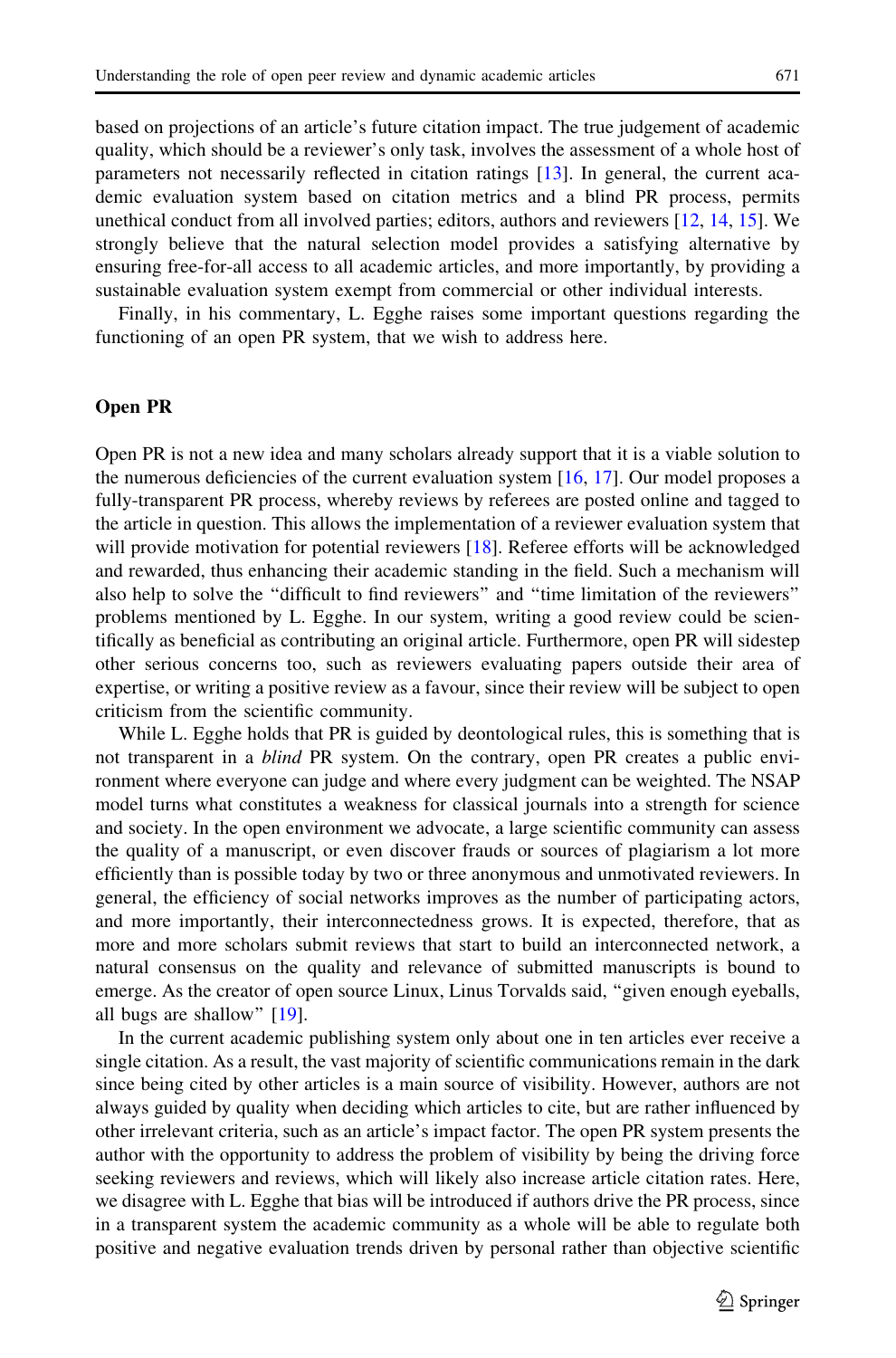criteria. That this is likely to be the case is reflected by other online communities that perform collective editing such as Wikipedia or the blogosphere, where it is well known that the ''Wisdom of crowds'' is an efficient mechanism in controlling bias [[20\]](#page-4-0).

## Article timelines and article threads

In the NSAP model, an article, like the academic ideas upon which is it based, is an amorphous entity that mutates, breeds and evolves. This raises a reasonable question: at what moment should an article receive judgement or acceptance? In the view of science as a dynamical process, there are no clear and definite judgements. New findings overturn old, and past theories continuously get supplanted by new ones. Evaluation timelines are artificially imposed by journals to serve the need to assess individual articles and scientists. In this static evaluation system, PR is the last checkpoint of an article's academic quality. Flaws and weaknesses that pass through PR are rarely recognized and corrected postpublication. In the meantime, their authors can enjoy the benefits of having an impact factor publication, which another system would have righteously rejected. The recent ''trial by twitter'' [\[21](#page-4-0)], reflects the scientific community's need for a mechanism that enables open evaluation of science. The NSAP model allows constant assessment of academic articles, while at the same time any committee can evaluate individual articles or scientists based on their performance at the moment of the evaluation.

Furthermore, our NSAP model promotes a view of the article like a computer application software that evolves by continuously improving on and updating previous versions. In the case of open source computer software all versions of the program are located in the same webpage and users are always certain that they are using the latest and most efficient version. All information is gathered at the same place, the history of the update record is registered and the copyright of the creator protected. The application of a similar system to academic articles would lead to a gradual reduction in the ''sea of un-cited articles'' and the inadvertent repetition of ideas. Moreover, all article reviews and other relevant comments would be concentrated in the same location and readily available to all readers. For example, in the current debate on the NSAP model, *all* readers of our original article would also access L. Egghe's commentary, as well as this reply. Unfortunately, this is something that is unlikely to occur in the current publishing system.

#### Immediate implementation

An important thing to note is that the natural selection model can be implemented right away in parallel to classical journal submission. It does not require any structural changes, just linked online repositories that accept and perform open PR. All that is needed is a quantitative meta-data tool to implement and update reviewer ratings. The Open Archives Initiative Protocol for Meta-data Harvesting (OAI-PMH) is an example of an existing tool that could be modified to include quantitative measures of referee performance.

## Conclusion

Once upon a time, authors entrusted journals with the job of guaranteeing academic quality through peer-review as well as producing and distributing high quality copy. Today, they